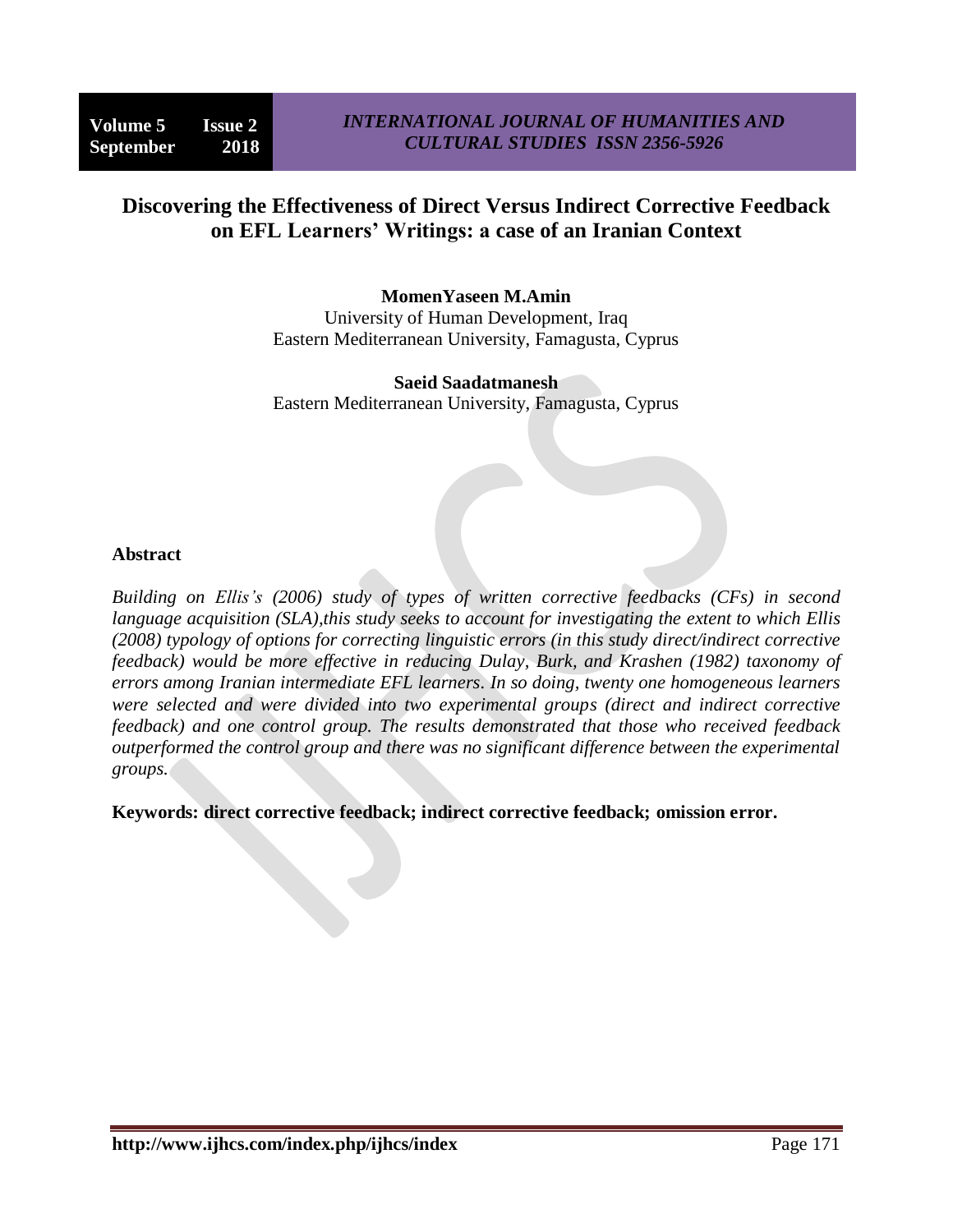#### **Introduction**

One major problem that has provoked the researchers' minds is how to provide students with effective feedback, so that it could produce a positive effect on students' writing processes and best contribute to the improvement of the overall, long-term quality of their writing. This research has tried to find out the effectiveness of two types of corrective feedback (direct and indirect) on EFL learners' omission errors. In fact, the researcher has tried to investigate the error of omission that the students make, and try to investigate the better solution (direct/indirect corrective feedback). Both Dulay, Burk, and Krashen taxonomy of errors, and Ellis's study of types of written corrective feedbacks (CFs) in second language acquisition (SLA), mentioned bellow, has been used as material to collect the data.

| Category               | <b>Description</b>                                                                 | <b>Example</b>            |
|------------------------|------------------------------------------------------------------------------------|---------------------------|
| <b>Omission</b>        | The absence of an item that<br>must appear in a well-formed<br>utterance.          | She sleeping              |
| <b>Addition</b>        | The presence of an item that<br>must not appear in well-<br>formed utterances.     | We did'nt went there.     |
| <b>Misinformations</b> | The use of the wrong form of<br>the morpheme of the structure.                     | The dog ated the chicken. |
| <b>Misordering</b>     | The incorrect placement of a<br>morpheme or group of<br>morphemes in an utterance. | What daddy is doing?      |

Table2 :*A surface strategy taxonomy of errors (categories and examples taken from Dulay, Burt, and Krashen 1982).*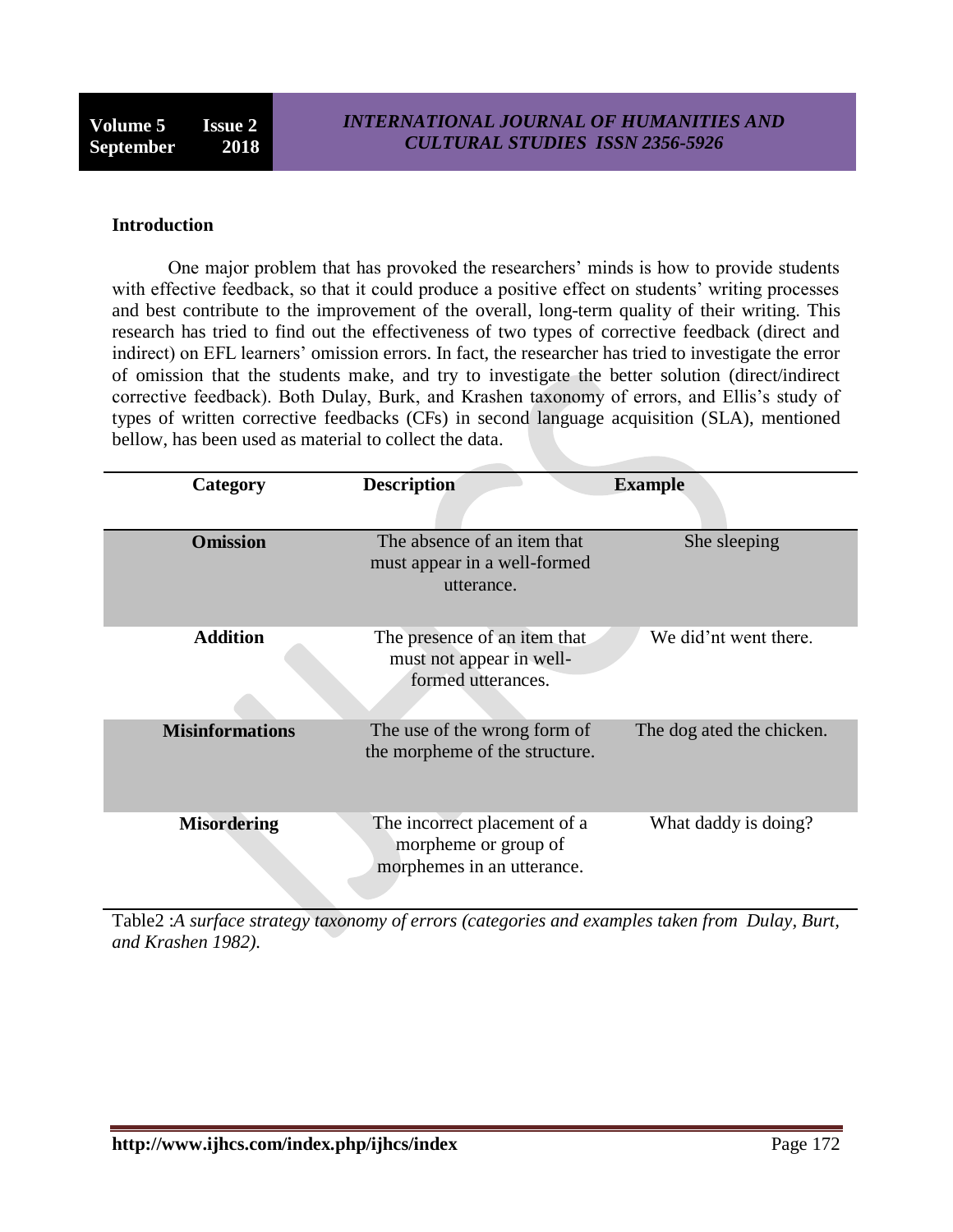**Volume 5** Issue 2<br>September 2018 **September** 

# *INTERNATIONAL JOURNAL OF HUMANITIES AND CULTURAL STUDIES ISSN 2356-5926*

| <b>Type of CF</b>                                                | <b>Description</b>                                                                                                                                                                                                                        |
|------------------------------------------------------------------|-------------------------------------------------------------------------------------------------------------------------------------------------------------------------------------------------------------------------------------------|
| 1) Direct CF                                                     | teacher provide<br>The<br>the<br>student with the correct form                                                                                                                                                                            |
| 2) Indirect CF                                                   | The teacher indicates that an<br>but does not<br>error exists<br>provide the correction.                                                                                                                                                  |
| a) Indicating $+$ locating the<br>error                          | a) This takes the form of<br>underlining and use of cursors<br>show omissions in the<br>to<br>student's text.                                                                                                                             |
| b) Indication only                                               | b) This takes the form of an<br>indication in the margin that<br>an error or errors have taken<br>place in a line of text.                                                                                                                |
| 3) Metalinguistic CF                                             | The teacher provides some<br>kind of metalinguistic clue as<br>to the nature of the error.                                                                                                                                                |
| a) Use of error code                                             | a) Teacher writes codes in the<br>margin (e.g. ww $\frac{1}{4}$ wrong<br>word; art ¼ article).                                                                                                                                            |
| b) Brief grammatical<br>descriptions                             | b) Teacher numbers errors in<br>text and writes a grammatical<br>description for each numbered<br>error at the bottom of the text.                                                                                                        |
| 4) The focus of the feedback<br>a) Unfocused CF<br>b) Focused CF | This concerns whether the<br>teacher attempts to correct all<br>(or most) of the students'<br>errors or selects one or two<br>specific types of errors to<br>correct. This distinction can be<br>applied to each of the above<br>options. |
| <b>5 Electronic feedback</b>                                     | The teacher indicates an error<br>and provides a hyperlink to a<br>concordance file that provides<br>examples of correct usage.                                                                                                           |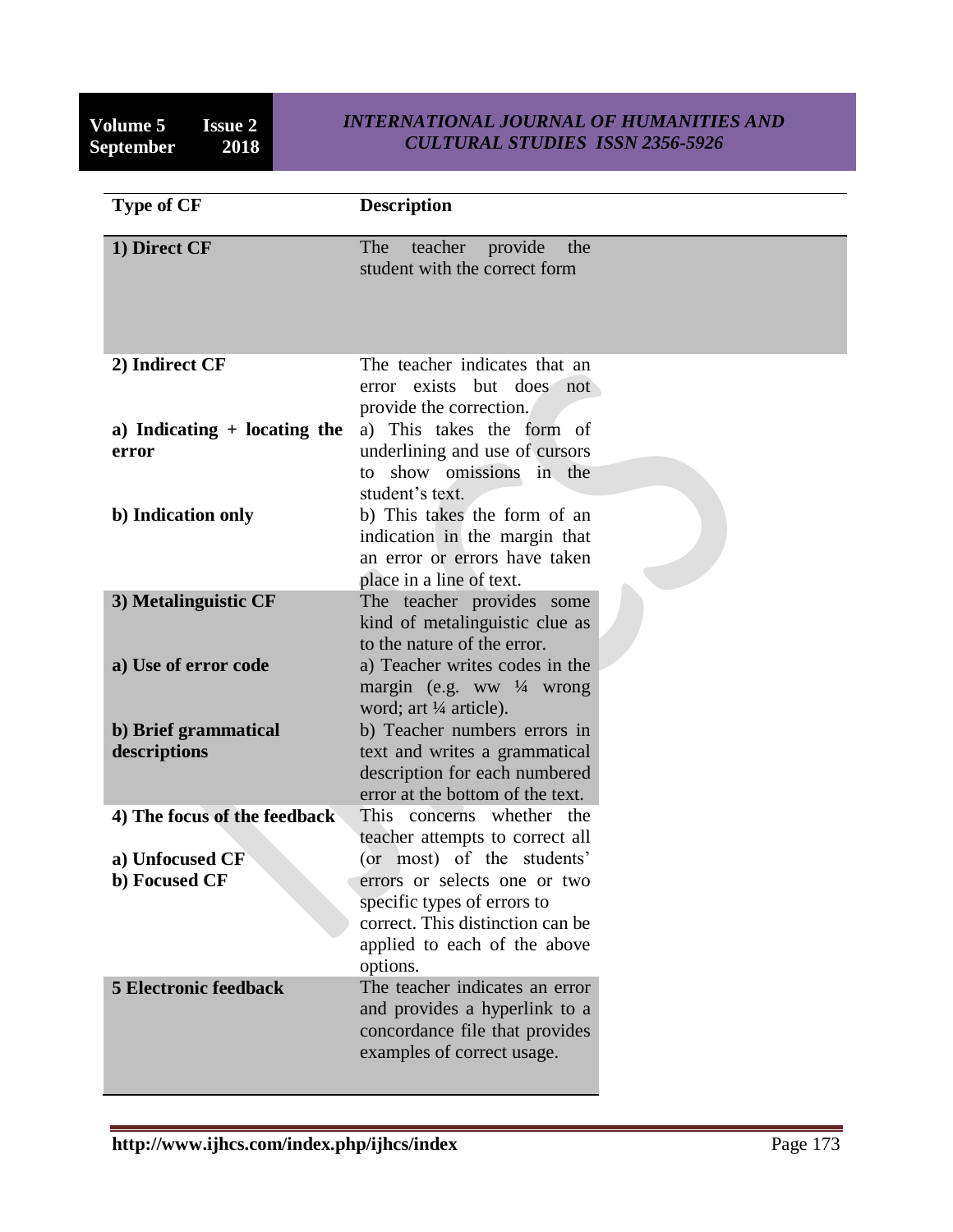**Volume 5 Issue 2 September 2018**

| <b>6</b> Reformulation | This consists of a native<br>speaker's reworking of the<br>students' entire text to make<br>the language seem as native- |
|------------------------|--------------------------------------------------------------------------------------------------------------------------|
|                        | like as possible while keeping<br>the content of the original                                                            |
|                        | intact.                                                                                                                  |

Table 3: *A typology of corrective feedback types (Ellis, 2008)*

# **Theoretical background**

After Truscott published article in 1996 entitled as: "The case against grammar correction in L2 writing classes", giving corrective feedback has been of high interest among different scholars and researchers. Regarding the efficacy of the written corrective feedback, there are contradictions of opinions among the researchers. He strongly believes that giving written corrective feedback may remove the errors in a piece of writing, but it will not remove the new errors in new drafts and it does not lead to acquisition. Ferris(1999) opposed this claim and argued that clear and consistent correction is effective. In further arguments, He also believed that his arguments were premature and mentioned that the growing researches about WCF demonstrate that WCF is effective. The former one criticized the latter of lacking evidence in support of her contention. In his most recent survey of the written corrective feedback research, The former mentioned that correction could also be harmful for students' ability to write correctly (p. 270). Furthermore, He claimed that there is no place for grammar correction in writing and it should be abandoned. Another opposite view to him isa researcher who conducted a research in this area and demonstrated that the teachers believe that WCF could assist the student improve the accuracy of their writings.

As defense and by analyzing some of studies by three other researchers, they concluded that there is no convincing evidence in those researchers that demonstrate error correction ever assists student writers improves the accuracy of their writing. However, students themselves want to receive different corrective feedbacks to improve their writing skills.

Two other researchers reviewed some studies in the area WCF. Their studies were divided into studies with and without a control group. All five of the studies without a control group demonstrated that WCF improved grammatical accuracy. However, as opposite side researchers has pointed out, such studies do not prove the permanent effectiveness of CF, because other factors might have affected the improvement of the learners. Furthermore, in order to improve the effectiveness of CF, a control group is needed. Two other researchers (who are mentioned in the hard copy) reviewed seven such studies. However, these studies deal with different kinds of problems. Some of them do not do not examine the effect of CF on the new pieces of writings and just shed light on the second drafts.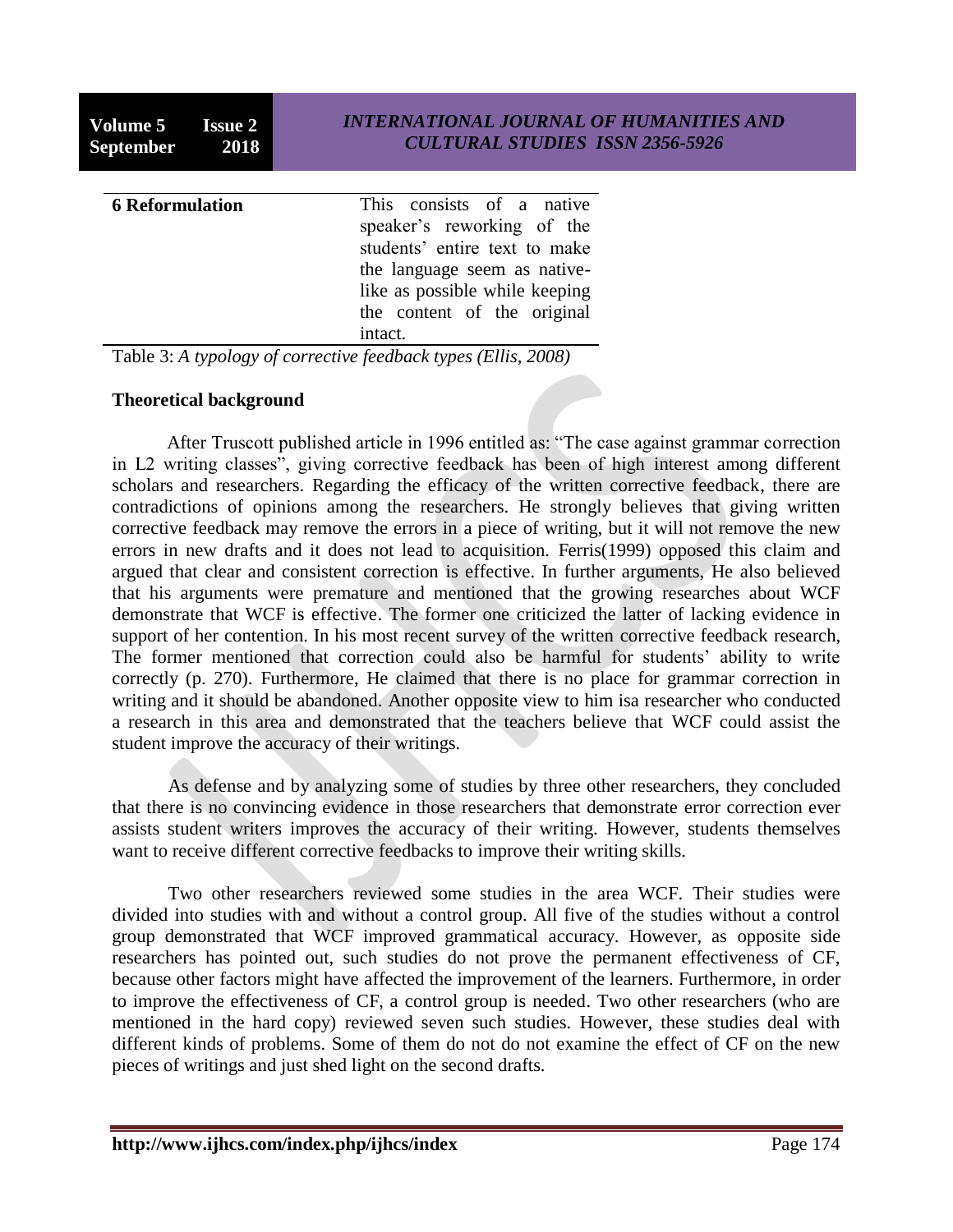Other researches regarding WCF are mentioned in the following sentences. It was investigated that the type of feedback (direct, explicit written feedback and student–researcher 5 minute individual conferences; direct, explicit written feedback only; no corrective feedback) which was given to 53 adult migrant students on three types of error (prepositions, the past simple tense, and the definite article) resulted in improved accuracy in new pieces of writing over a 12 week period.

# **Direct and indirect corrective feedback**

High number of studies has distinguished between direct and indirect feedback strategies and investigated the extent to which they could be effective and facilitate learning to write correctly. When the teachers identify the errors and try to correct them explicitly, directive feedback occurs, and when the teachers indicate those errors, but do not correct them, indirect feedback. Additionally, there is further distinction between those that do or do not use a code. Coded feedback refers to the exact location of an error, and types of errors are involved with a code (for example, PS means an error in the use or form of the past simple tense). Uncoded feedback happens when the teacher underlie the error and correct it. Contrary to studies that reveal both students and teachers tends to exploit direct corrective feedbacks (Ferris & Roberts, 2001),several studies demonstrate that indirect corrective feedback is more effective in improving the accuracy of learners drafts of writings. Therefore no correlational analysis happened.

On the other hand, the studies by the other researchers did have control groups. In their researches the students received direct feedback and the errors were underlined. These groups were compared with those who did not receive any corrective feedback. They examined the effects of three different feedback treatments (errors marked with codes; errors underlined but not otherwise marked or labelled; no error feedback) and investigated that both error feedback groups significantly outperformed the no feedback control group, but, they found that there were no significant differences between the group given coded feedback and the group not given coded feedback. Furthermore, there should be mentioned that they investigated text revisions rather than new pieces of writing over time.

# **Theoretical issues that Truscott believe in**

Truscott claims derive from the theories that simple correction of error will not enhance the learners' knowledge about the corrected form of the error. This theory contradicts the fact that learners who notice the difference between target-like input (be it oral or WCF) and their non target-like output are able to change and modify it as target like output.

# **The aims of the study**

The present study aims at investigating the extent to which direct vs. indirect corrective feedback could be effective in removing the EFL learners' emission errors.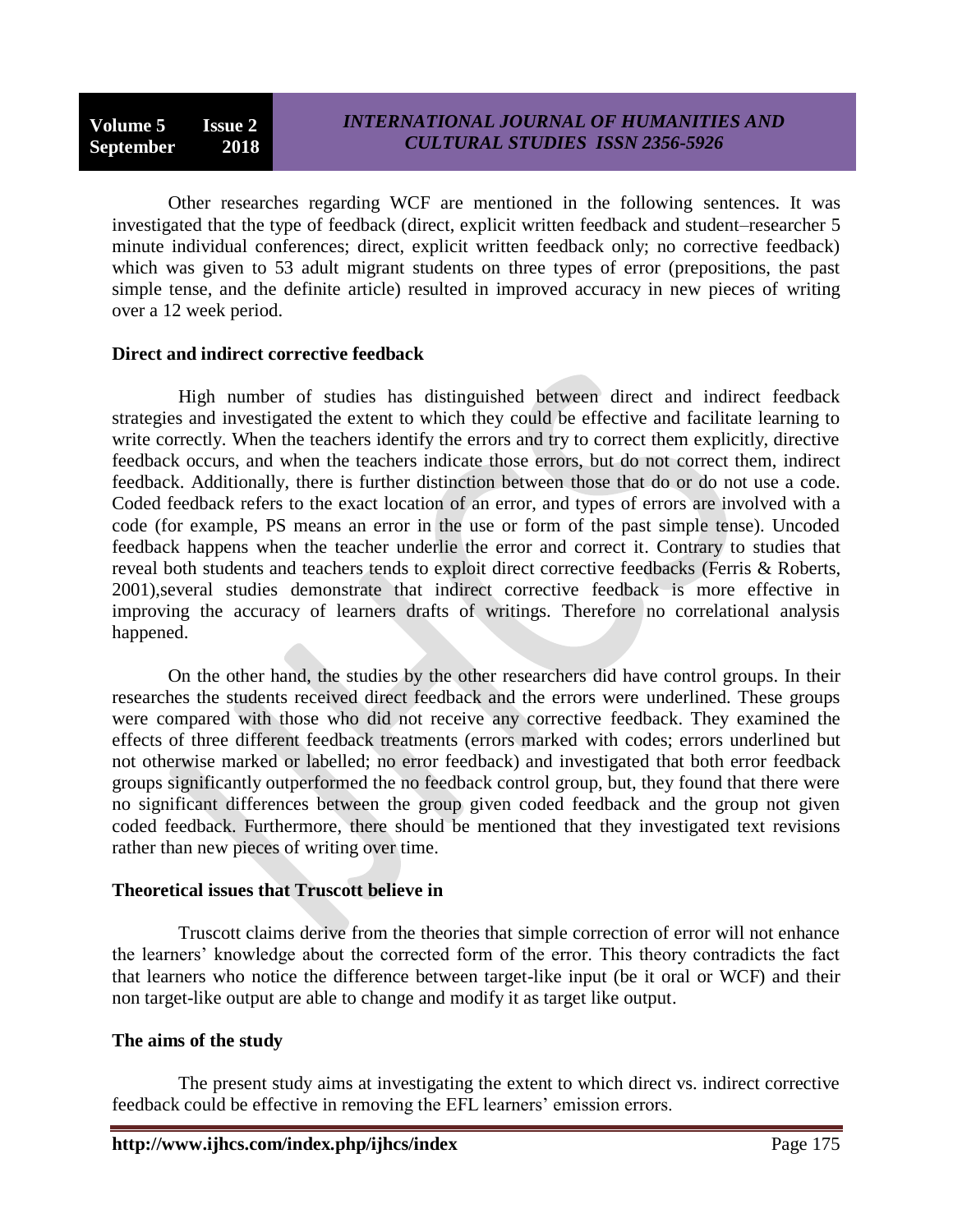### **Methodology**

#### *Design*

There are twenty one participants in this quasi-experimental research. There is a pretest and a posttest and treatment. The data itself is qualitative but the data analysis is quantitative. The time is not the matter in this research, therefore the research is considered as cross-sectional.

#### *Context*

The research is conducted in the context of Iran. The institutional context in which the research is conducted is the "Iran English School" in the City of Arak, located in the west center of Iran.

#### *Participants*

The total number of participants in this research is sixty five. In order to homogenize the participants, they were given a test of nelson and the most homogeneous one who were twenty one were selected for this research.

#### *Instrumentation*

As mentioned previously, in order to homogenize the learners a test of nelson was given to the students. In the pretest writing draft, the students were supposed to write a paragraph about spring. In the post test they were supposed to chose from other three seasons (fall, winter, and summer) and write another writing draft (after they have been given treatment).

#### **Procedure**

The research is implemented in the context of Iran. In order to make sure of the general proficiency of the subjects, a test of nelson has been given to thirty nine EFL learners in English school of Jahad in Arak. Arak is a city located in the west-center of Iran. Twenty one students who were most homogeneous participated in the study. In order for the gender and age not to interfere in the study, male students who aged between sixteen to eighteen have been chosen for the study. In order to homogenize the students in terms of writing skills, the teacher gave the students a writing assignment. The difference among the students mean scores was not significant.

In this research, there are two experimental groups and one control group, and there will be four sessions: pre test session, omission error identification in students' writings, treatment, and a post test session. In the first session (pre test), the students were given a writing assignment about spring. They were supposed to exploit past, present, and future tense sentences in their writings, ten sentences for each tense.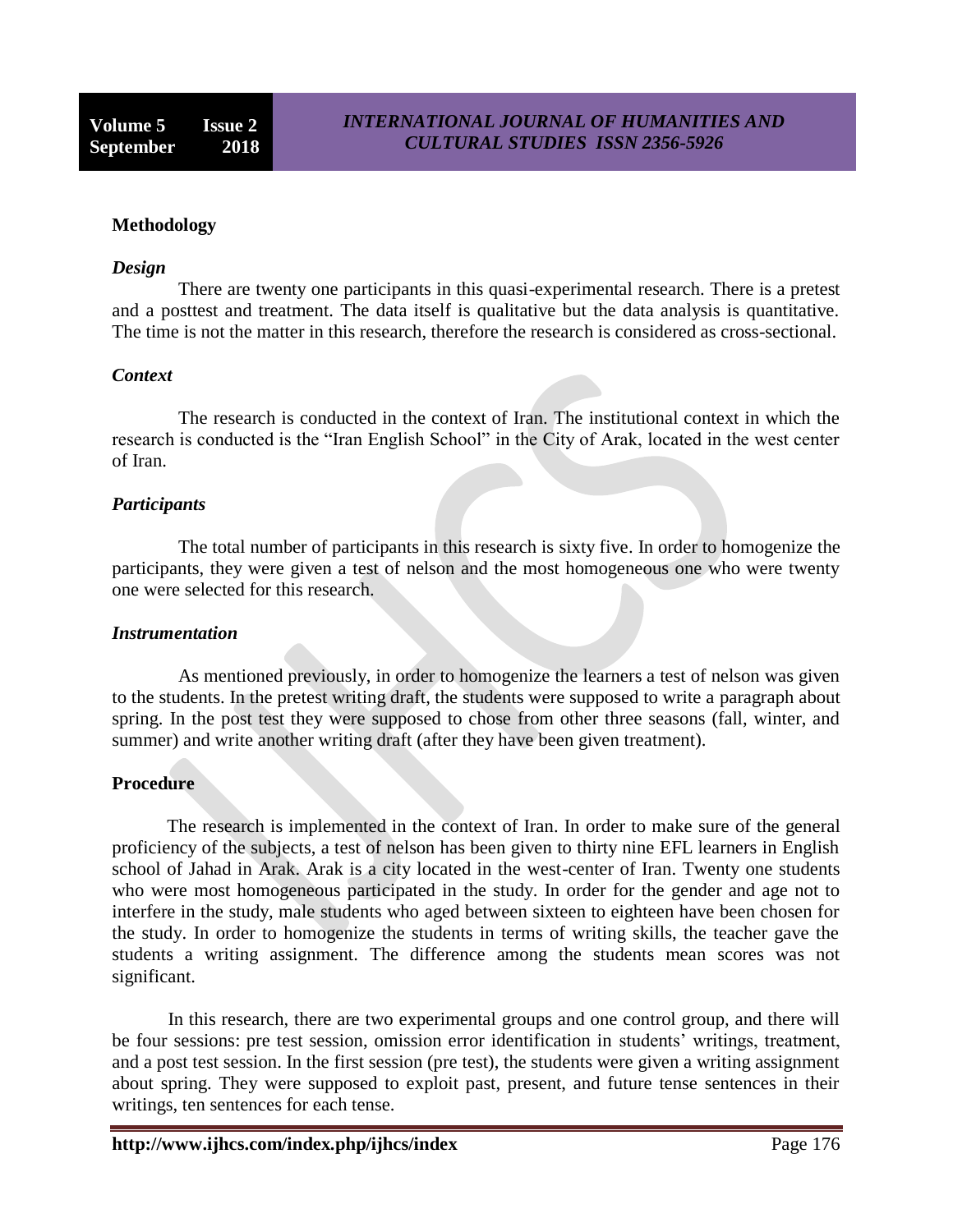The researcher and the teacher (table 1) contact with each other through email. The email address and the writing samples will be attached in the appendixes.

| Group                             | <b>Teacher</b>   | n  |  |
|-----------------------------------|------------------|----|--|
|                                   |                  |    |  |
| <b>Direct Corrective Feedback</b> | Davoodabadi, H.  | 24 |  |
| <b>Direct Corrective Feedback</b> | Davoodi Nasr, H. | 21 |  |
| <b>Control</b>                    | Davoodi Nasr, H. | 20 |  |
| Table 1: Group Distribution       |                  |    |  |

# **Data Collection and Material**

The students' writings in pretest and posttest will be scanned and emailed to the researcher through email. Then the scores of two experimental groups and one control group will be correlated using one-way ANOVA.

# **Data analysis**

In order to analyse the data, the researcher gathered the qualitative data and coded them to turned them into quantitative and analyse them. In this case the researcher has conducted analytic scoring and has chosen omission errors. One way ANOVA has been exploit to get to the results.

| <b>Descriptive Statistics</b> |                  |                                                                 |                                                                         |                                                                      |                                                                         |                          |                                    |
|-------------------------------|------------------|-----------------------------------------------------------------|-------------------------------------------------------------------------|----------------------------------------------------------------------|-------------------------------------------------------------------------|--------------------------|------------------------------------|
|                               | $\boldsymbol{N}$ | <b>Total</b><br>num. of<br>errors<br>mean<br>( <i>pretest</i> ) | <b>Total</b><br>num. of<br><i>errors</i><br>(mean)<br><i>posttest</i> ) | <b>Omissio</b><br><i>n</i> errors<br><i>(mean)</i><br><i>pretest</i> | <b>Omissio</b><br><i>n</i> errors<br><i>(mean)</i><br><i>posttest</i> ) | Std.<br><b>Deviation</b> | <b>Varianc</b><br>$\boldsymbol{e}$ |
| <b>DCF</b>                    | 7                | 14.52                                                           | 7.28                                                                    | 11.54                                                                | 6.19                                                                    | 0.84                     | 0.7                                |
| <b>ICF</b>                    | 7                | 12.46                                                           | 4.19                                                                    | 10.41                                                                | 3.88                                                                    | 0.51                     | 0.26                               |
| <b>Control</b><br>group       | $\tau$           | 15.73                                                           | 12.09                                                                   | 13.02                                                                | 10.37                                                                   | 0.69                     | 0.47                               |
| <b>Valid N</b><br>(listwise)  | 7                |                                                                 |                                                                         |                                                                      |                                                                         |                          |                                    |

Table 2: *Descriptive Analysis of Variables*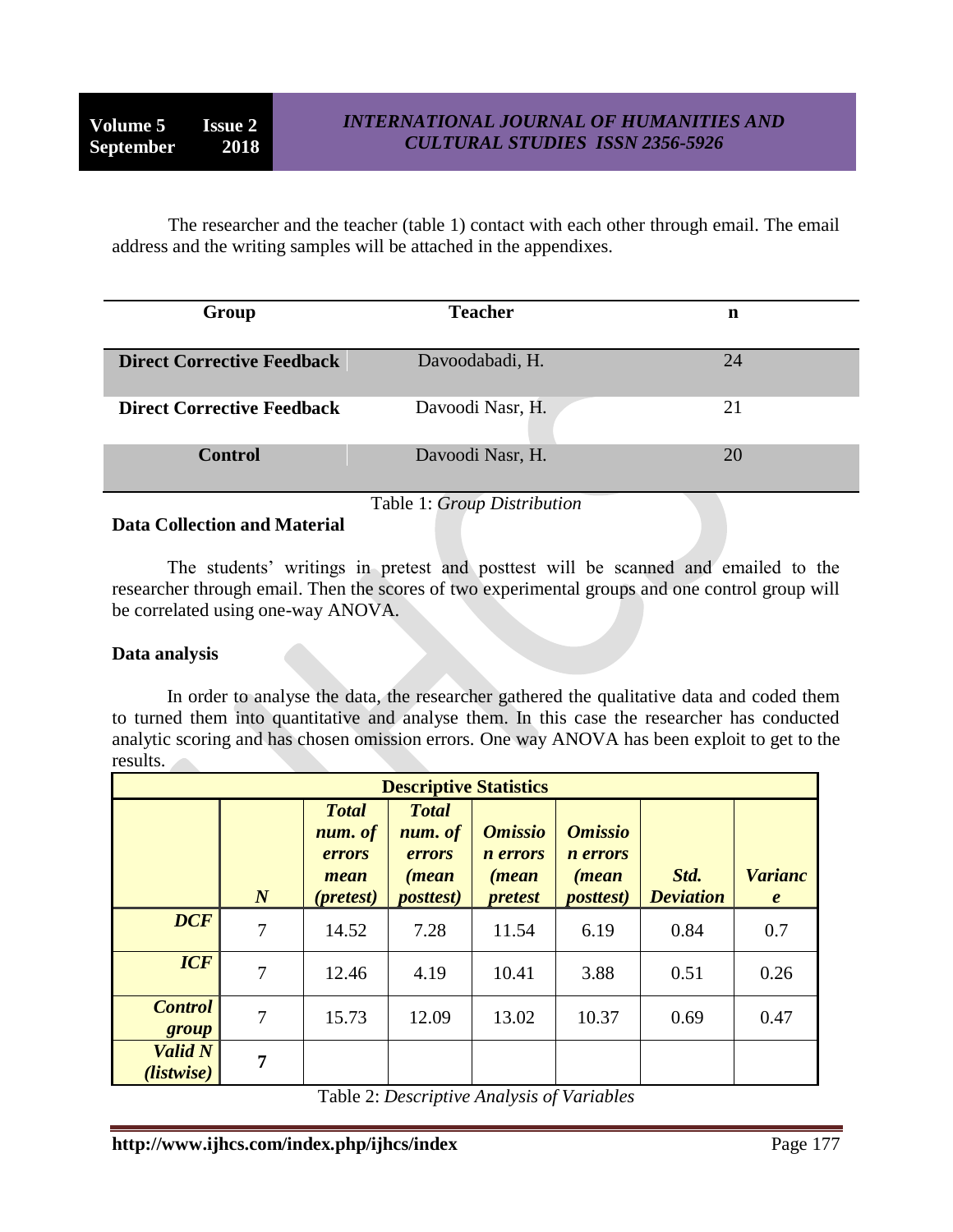Figure 1: *Descriptive Analysis of Variables*

| <b>Correlations</b>                 |                  |         |  |  |
|-------------------------------------|------------------|---------|--|--|
|                                     | $\boldsymbol{P}$ | Sig.    |  |  |
| <b>Control and ex1</b><br>and $ex2$ | 1.98             | $.266*$ |  |  |
| Sig.                                | 1.98             | .000    |  |  |
| $\boldsymbol{N}$                    | 21               | 21      |  |  |
| Ex1 and ex2                         | 1.21             | 1       |  |  |
| Sig.                                | .000             | .546    |  |  |
| $\boldsymbol{N}$                    | 21               | 21      |  |  |

Table 3: *Analysis of Variance in two experimental groups and one control group* According to table 3 there is a significant difference between control and each of experimental groups and there is not any significant difference between the experimental 1 and experimental  $\mathcal{D}$ 

# **Results and conclusion**

As mentioned previously one way ANOVA has been exploited to demonstrate whether the differences among variable is significant or not. In table 2 the descriptive analysis is mentioned. Accordingly, the number of omission of errors has decreased in both experimental group but in ICF the difference is more than the DCF one. The low standard deviation of the three groups emphasizes the homogeneity of the groups. According to table 3, the difference between the control group participants is significant with each of experimental groups. Therefore, the two groups who received direct and indirect corrective feedback outperformed those who did not receive feedback. In addition, there was not any difference between the performance of the two experimental groups.

# **Implications for further studies**

There are many ideas regarding effectiveness of different types of corrective feedback in learners' writing accuracy. This study focused on one type of error called omission error. This type of error is one of the common errors that happen in the writings of the learners. This research introduced two solutions to control those errors. The first one is directive feedback and the second one is indirect feedback. But according to the results of the research indirect feedback is advised more. However, the statistics displayed no significant difference between DCF and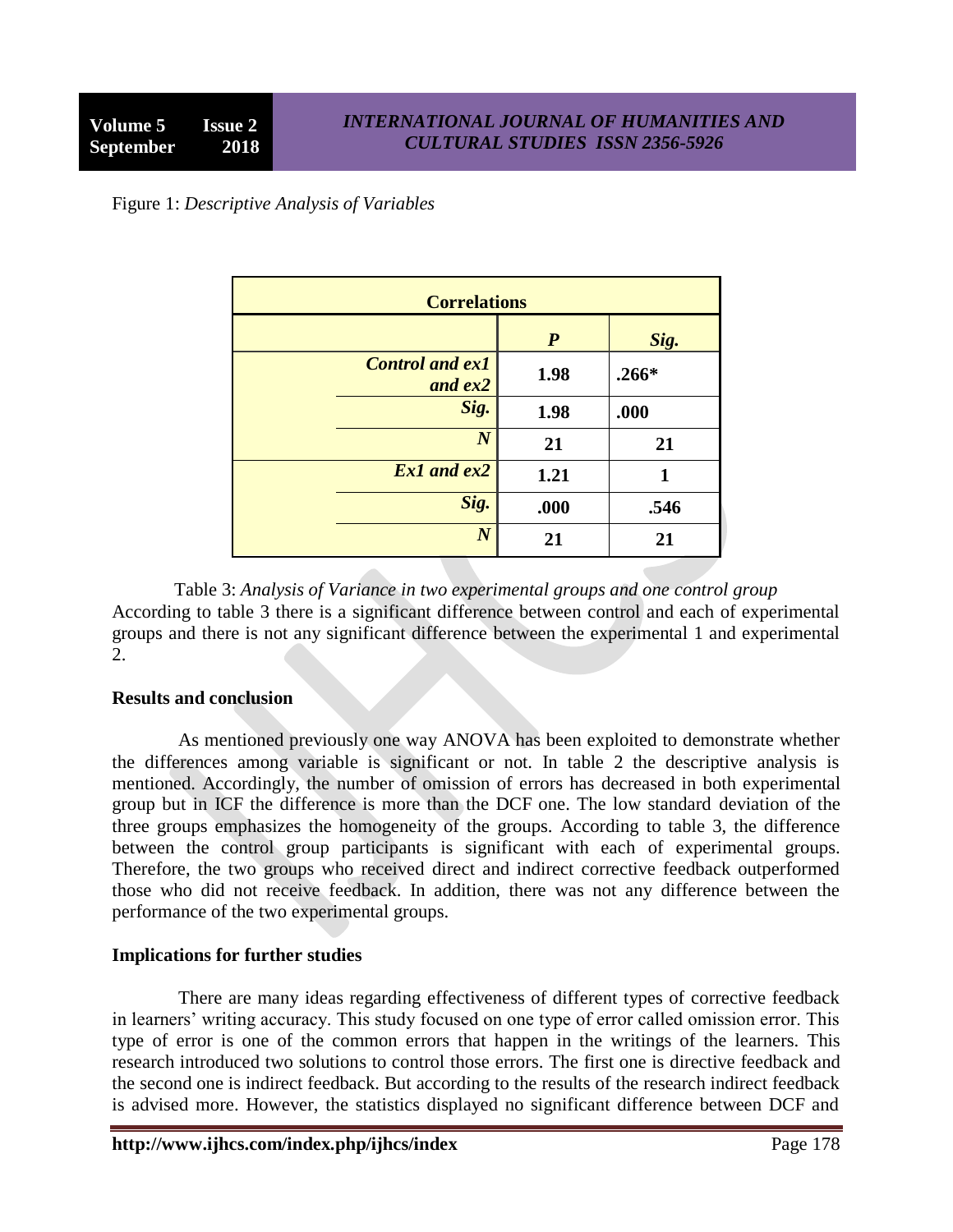**Volume 5 Issue 2 September 2018**

ICF. Students will benefit from the research either. They will not continue making the same errors in their second and third drafts and would progress with a higher speed.

### **Limitations and delimitations**

One of the limitations of the study is the other factors of indirect corrective feedback namely metacognitive CF, the focus of feedback, electronic feedback, and reformulation that could also be taken into considerations. Another limitation to be notice is the extent to which gender effects the results of the study. Because of the lack of participants, this issue has been left for other researchers who are interested in this area.

http://www.ijhcs.com/index.php/ijhcs/index **Page 179**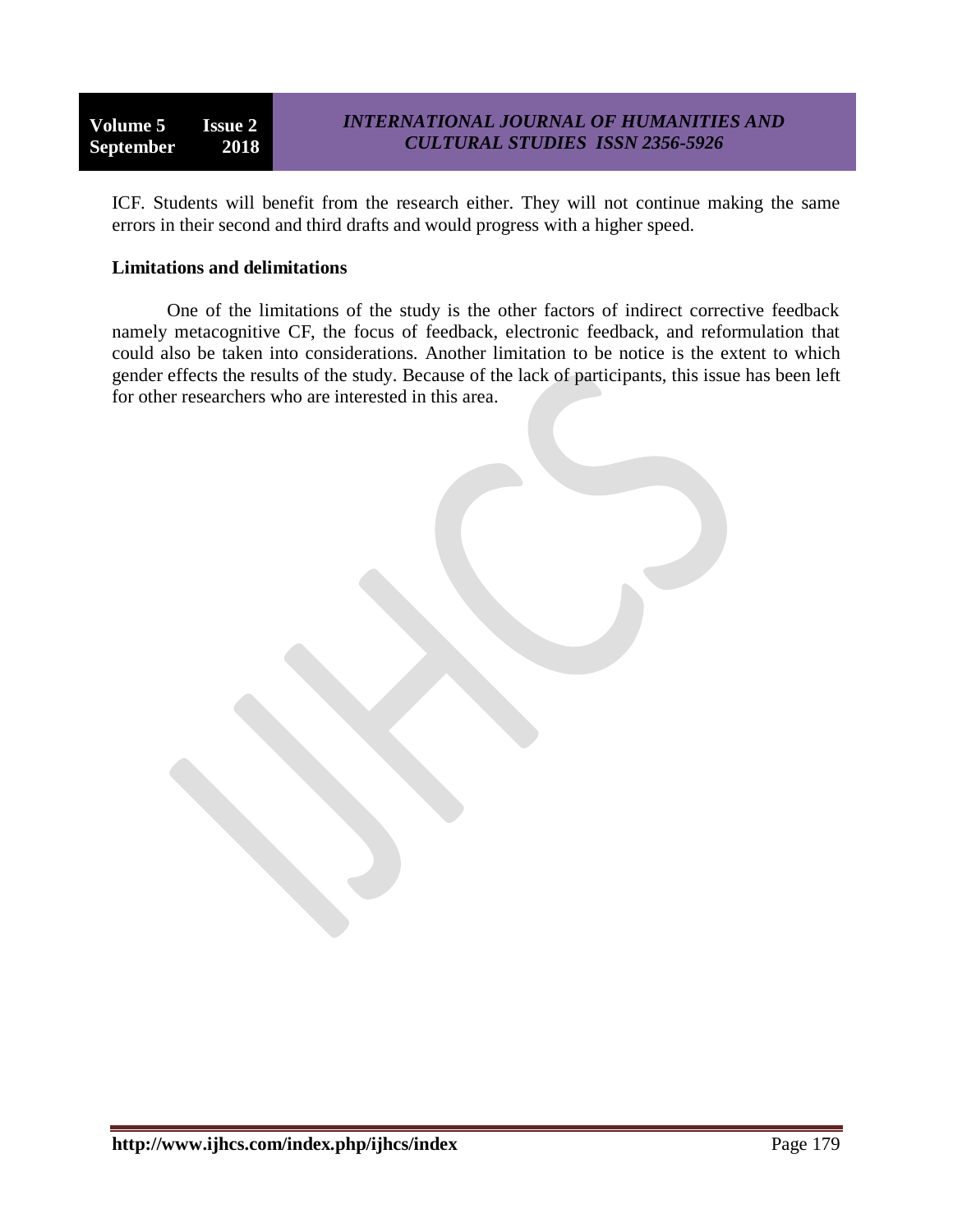#### **References**

- Amin, M. Y. M. (2017). English Language Teaching Methods and Reforms in English Curriculum in Iraq; an Overview. *Journal of University of Human Development* (UHDJ), 3(3), 578-583.
- Amin, M. Y. M. (2017). Communication Strategies and Gender Differences; A case study. *International Journal of Humanities and Cultural Studies* (IJHCS) ISSN 2356-5926, 4(3), 226-238.
- Amin, M. Y. M., & Rahimi, A. (2018). Challenges Faced by Novice EFL Teachers. *International Journal of Humanities and Cultural Studies* (IJHCS) ISSN 2356-5926, 5(1), 149-166.
- Amin, M. Y. M. (2018). The Effectiveness of "Training Course for English Teachers In Iraqi Kurdistan" and Improving Teachers' Confidence. *International Journal of Humanities and Cultural Studies* (IJHCS) ISSN 2356-5926, 5(1), 137-148.
- Bitchener, J. (2008). Evidence in support of written corrective feedback. *Journal of second language writing*, *17*(2), 102-118.
- Bitchener, J., Young, S., & Cameron, D. (2005).The effect of different types of corrective feedback on ESL student writing. *Journal of second language writing*, *14*(3), 191-205.
- Dulay, H., Burt, M., &Krashen, S. (1982).Language Two, New York. *New York: Oxford University*.
- Ellis, R. (2008). A typology of written corrective feedback types. *ELT journal*, *63*(2), 97-107.
- Ellis, R., Loewen, S., &Erlam, R. (2006).Implicit and explicit corrective feedback and the acquisition of L2 grammar. *Studies in second language acquisition*, *28*(2), 339-368.
- Ferris, D. (1999). The case for grammar correction in L2 writing classes: A response to Truscott (1996). Journal of second language writing, 8(1), 1-11.
- Ferris, D., & Roberts, B. (2001). Error feedback in L2 writing classes: How explicit does it need to be?. Journal of second language writing, 10(3), 161-184.
- Lyster, R., &Ranta, L. (1997). Corrective feedback and learner uptake: Negotiation of form in communicative classrooms. *Studies in second language acquisition*, *19*(1), 37-66.